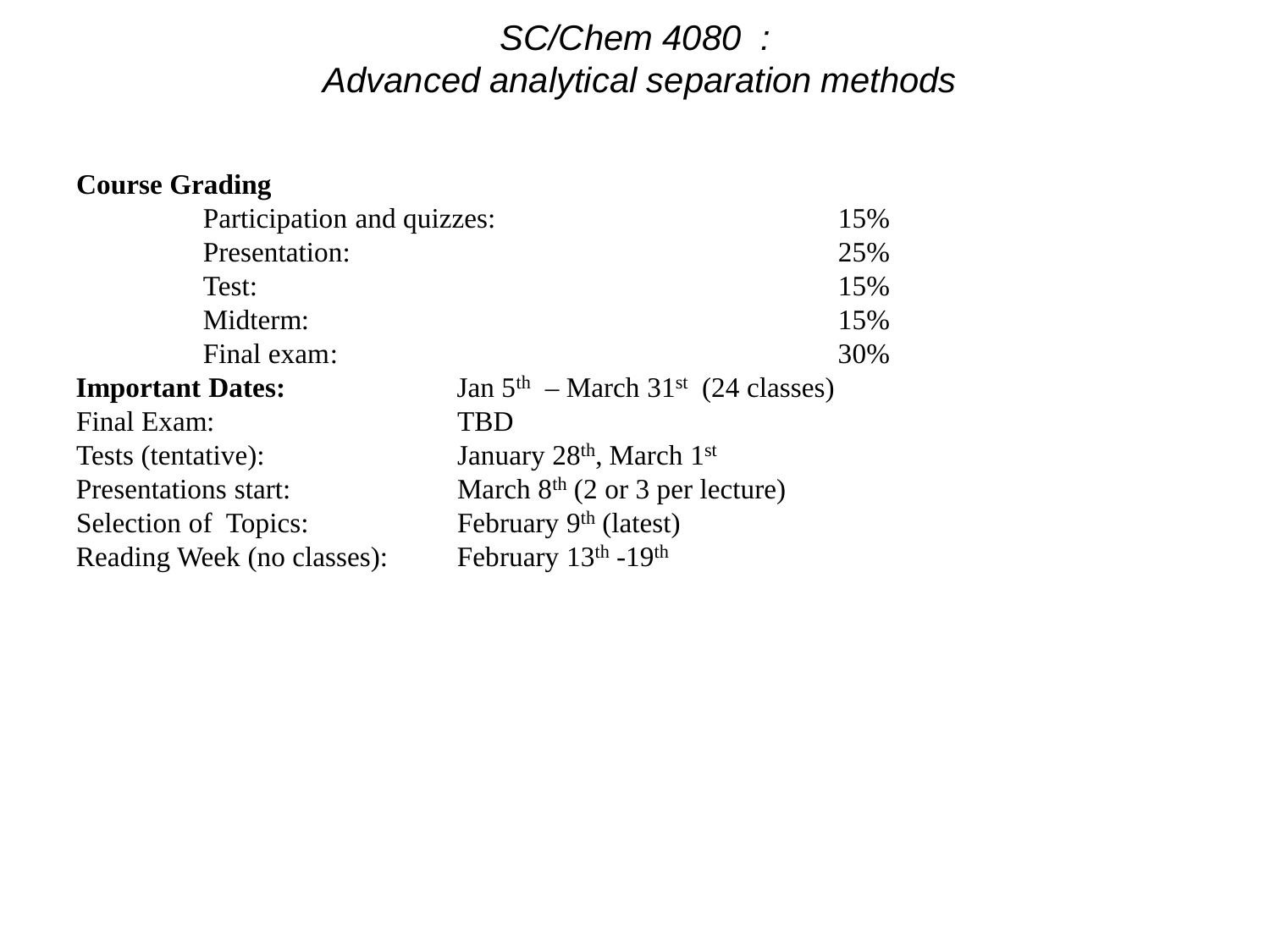## Details presentations

- Each student has to give one presentation of 20-25 min duration + discussion.
- A list with the subjects (and dates) will be posted. Selection of topics will be based on "First come, first served" basis.
- The presentation will consist of 4 parts:

-Literature search (5%)

-A "notes type" summary document for your class mates identifying the most important message of your talk (Word, Power Point, PDF) with key figure, tables and short explanations for posting on Moodle (5%). Maximum 2 pages including Figures and Tables. References can be up to one page extra.

- A short "layman" summary (elevator conversation style) (5%)
- -The oral (Power Point) presentation and discussion (10%).

### **Total: 25% of final grade**.

- Timelines:
	- i) Selection of topics: Feb 9th

ii) Discussion of literature search with CD: 2-3 weeks before presentation

iii) Discussion of presentation with CD: 10 days before presentation.

• If necessary, make appointments with CD in due time.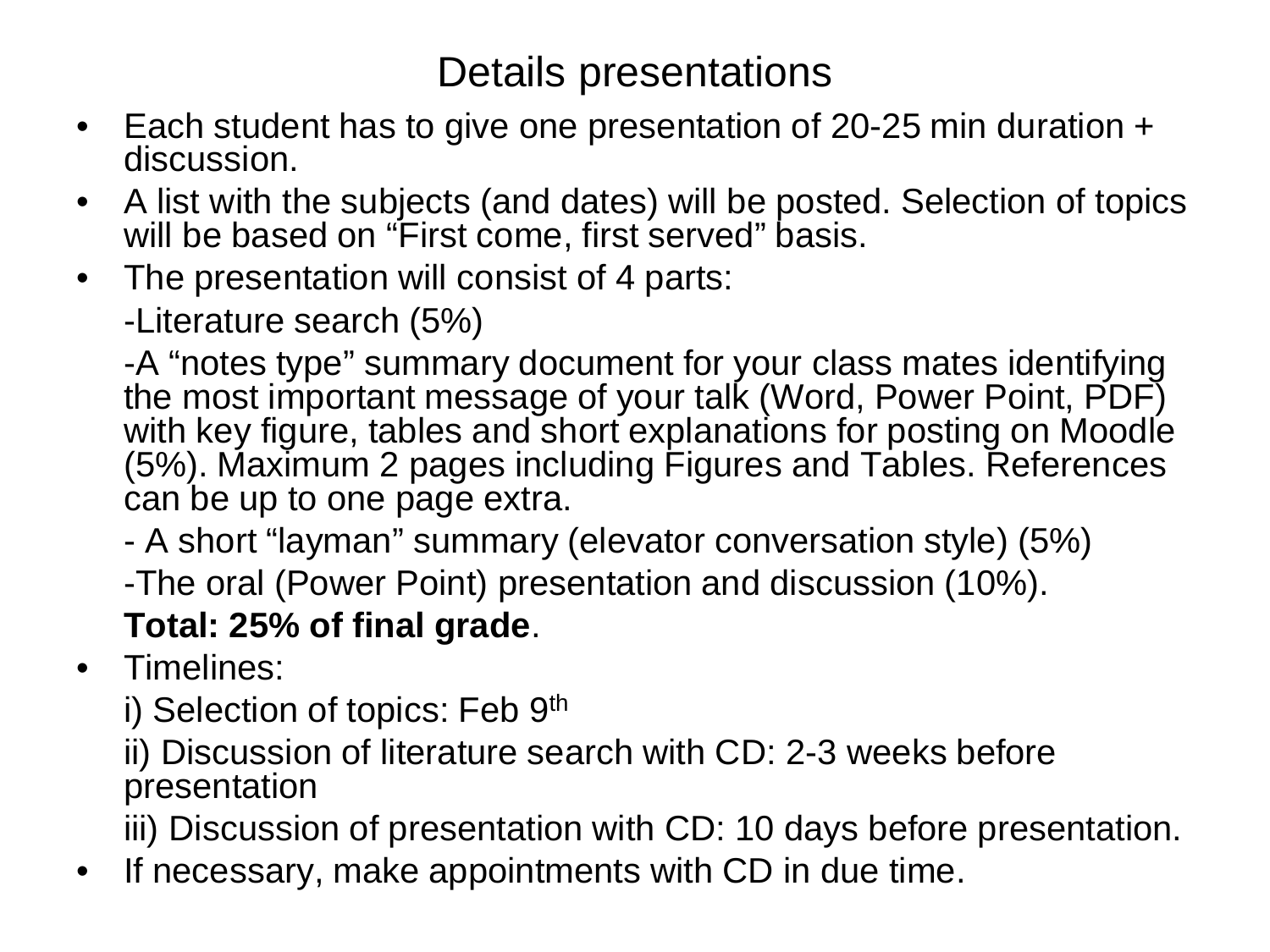- The focus of the course is advanced theory and practice of high resolution separation techniques, especially high resolution chromatography and capillary electrophoresis.
- Emphasis of the course is on the practical application of advanced theories and the problem how to optimize (conceptually and instrumentally) separation procedures with respect to different criteria (e.g. separation efficiency, detection limit, analysis time).
- At the end of the course you should be able to understand (and to some extent create) analytical procedures as integrated methods. Basis for this is understanding fundamental physico-chemical principles as well as practical limitations resulting from the need to interface sample injection, separation method and detection.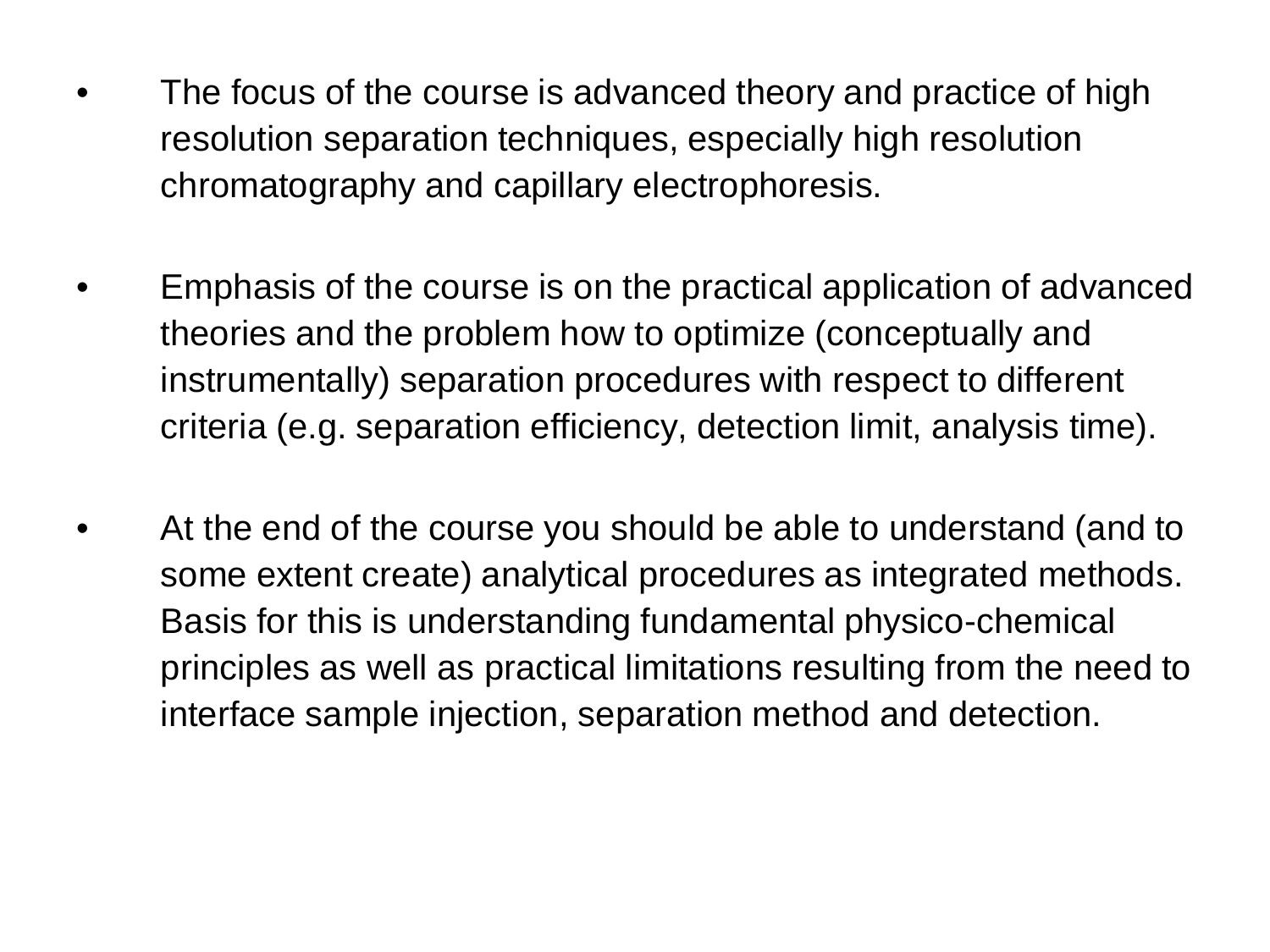# **General principles of separation techniques:**

a) Driving forces, gradients, diffusion, equilibrium and kinetic limitations.

b) Selective and unselective detection, qualitative and quantitative analysis, detector noise, and detection limit, on-column and offcolumn detection,

sample injection and peak broadening, principle of focusing methods, sample volume and detection limit

c) Resolution, theory of peak-broadening, peak capacity, peak overlap probabilities.

d) Pressure, flow resistance, radial profiles and diffusion.

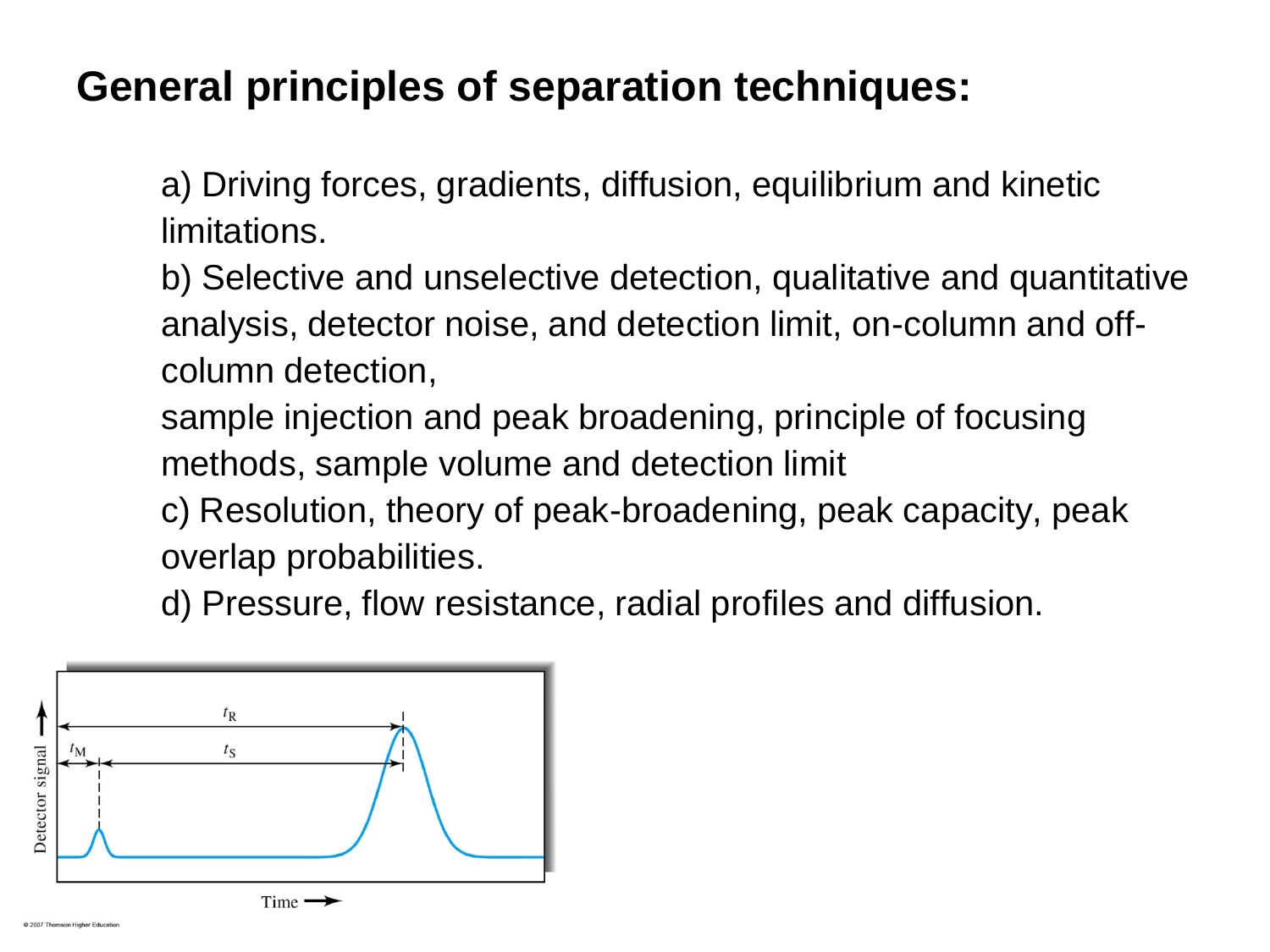#### Capillary Electrophoresis (CE).

a) Theory, practical limitations, migration of ions in an electric field, role of run buffer, dependence of electric field on buffer and sample composition.

b) Theory of peak broadening in CE, resolution in practical applications.

c) Sample introduction (hydrostatic, electrokinetic, stacking)

d) Detection (sensitivity, peak broadening, coupling to advanced detection methods)

e) Effect of sample matrix, dependence between buffer, sample size and composition and peak shape

f) Indirect detection

g) Micellar electrokinetic chromatography and capillary electro chromatography.



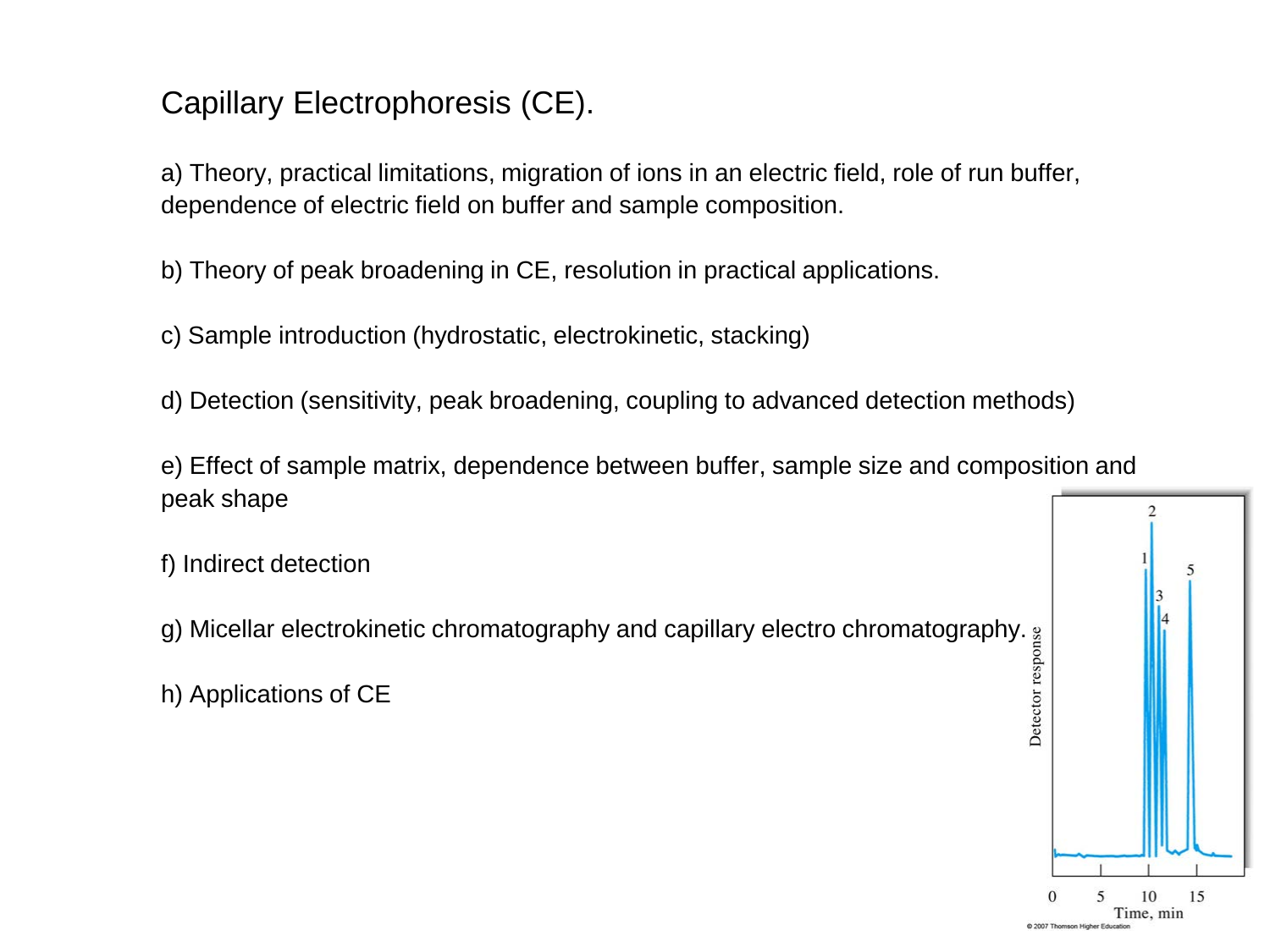### **High resolution gas chromatography**

a) Advanced theory of chromatography (zone migration and thermodynamic properties, non-equilibrium effects and peakbroadening, diffusion)

b) Sample injection (split, splitless, peak-broadening due to sample injection).

c) Temperature programming and retention time

- d) Selection of stationary phases and column dimensions.
- e) Interfacing with advanced detectors, selective detection.

f) Applications of "hyphenated" GC-techniques.

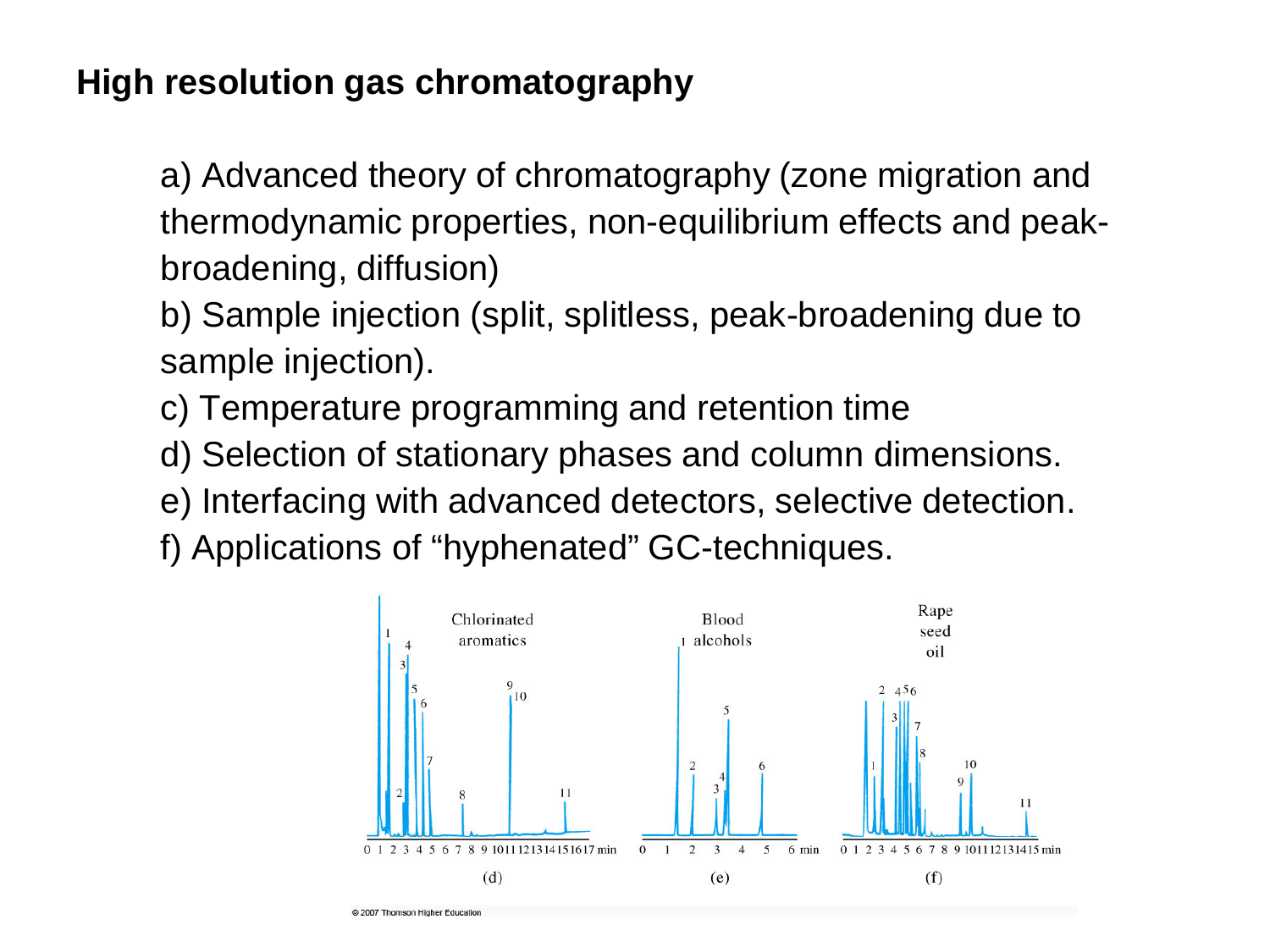### **High Performance Liquid Chromatography (HPLC)**

- a) Interaction between solvent, stationary phase and analyte.
- b) Selection of column dimension and stationary phase.
- c) Solvent, solvent mixtures and solvent gradients
- d) Sample injection, sample size, peak width and detection limits.
- e) Interfacing with advanced detectors, selective detection.
- f) Applications of advanced HPLC.

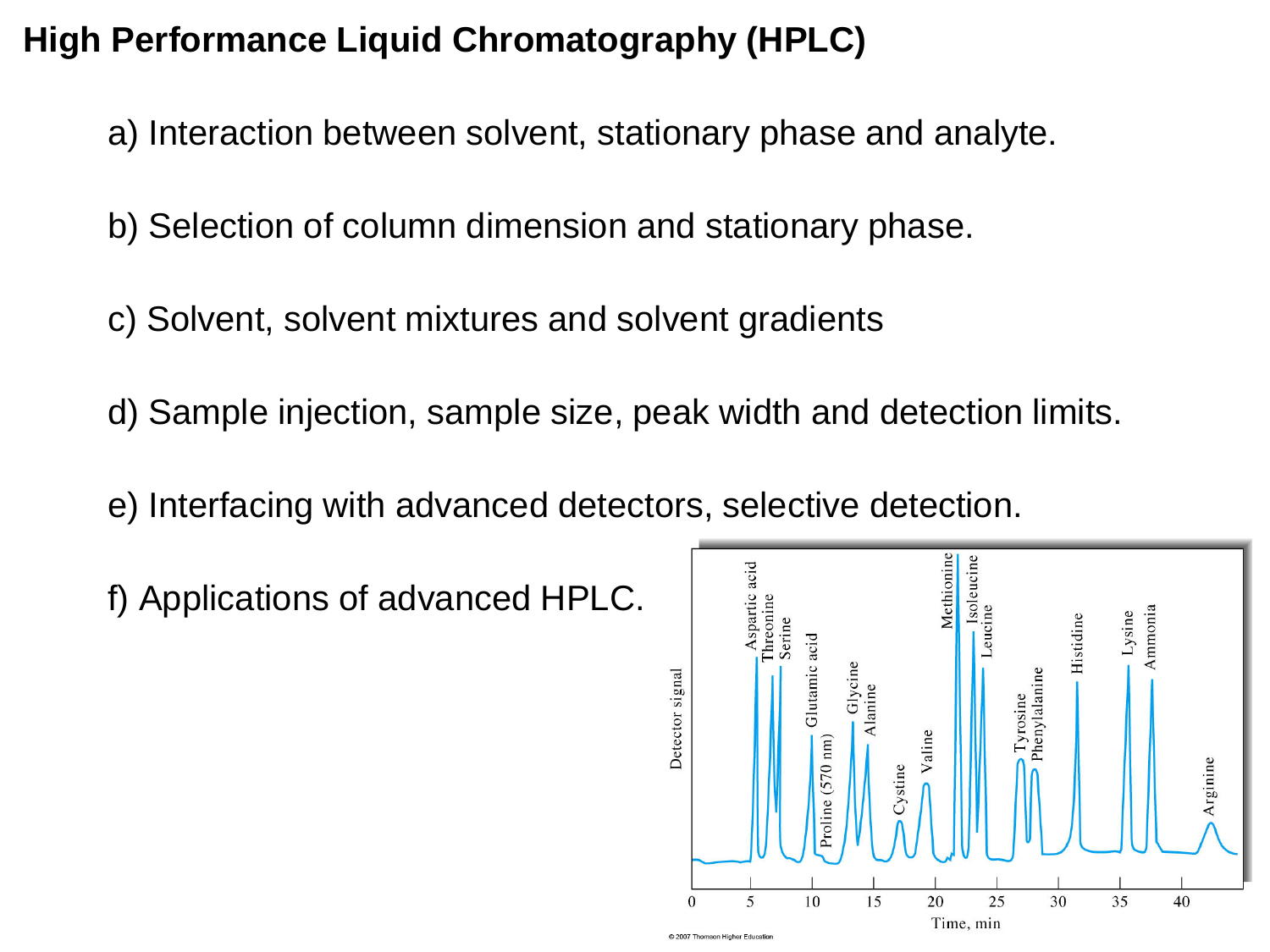#### **Books**

- D.R. Baker, Capillary Electrophoresis, John Wiley and Sons, Toronto, 1995
- Chromatography Today, C. F. Poole, S. K. Poole, Elsevier, New York, 1991
- Unified Separation Science, J. C. Giddings, Wiley and Sons, New York, 1991
- H.M. Mc Nair, J. M. Miller, Basic Gas Chromatography, New York : Wiley, 1998

#### **E-resources (Library)**

- Chromatography : Concepts and Contrasts (2nd Edition), Miller, James M.; Wiley-Interscience; 2005 (eCopy)
- Ion chromatography [electronic resource] / James S. Fritz, Douglas T. Gjerde. 3rd, completely rev. and enl. ed. Weinheim ; New York : Wiley-VCH, 2000.
- Modern practice of gas chromatography [electronic resource]. 4th ed. / edited by Robert L. Grob, Eugene F. Barry. Hoboken, N.J. : Wiley-Interscience, 2004.
- HPLC [electronic resource] ; A practical guide. Cambridge : Royal Society of Chemistry, RSC Distribution Services 1999
- Capillary electrophoresis [electronic resource] : methods and protocols / edited by Philippe Schmitt-Kopplin. Springer Protocols E-books - York University.
- Capillary Electrophoresis Guidebook : Principles, Operation, and Applications, Kevin D. Altria (ed), Methods in Molecular Biology | Volume No.: 52

There are also some very useful chapters in the CHEM 3080 textbook: Principals of Instrumental Analysis, D. A. Skoog, ……

For those student who have not taken 3080, the most important chapters (with respect to this course) are 1 and 26, 27, 28

(for the students who have taken 3080 refreshing your memory still may be a good idea).